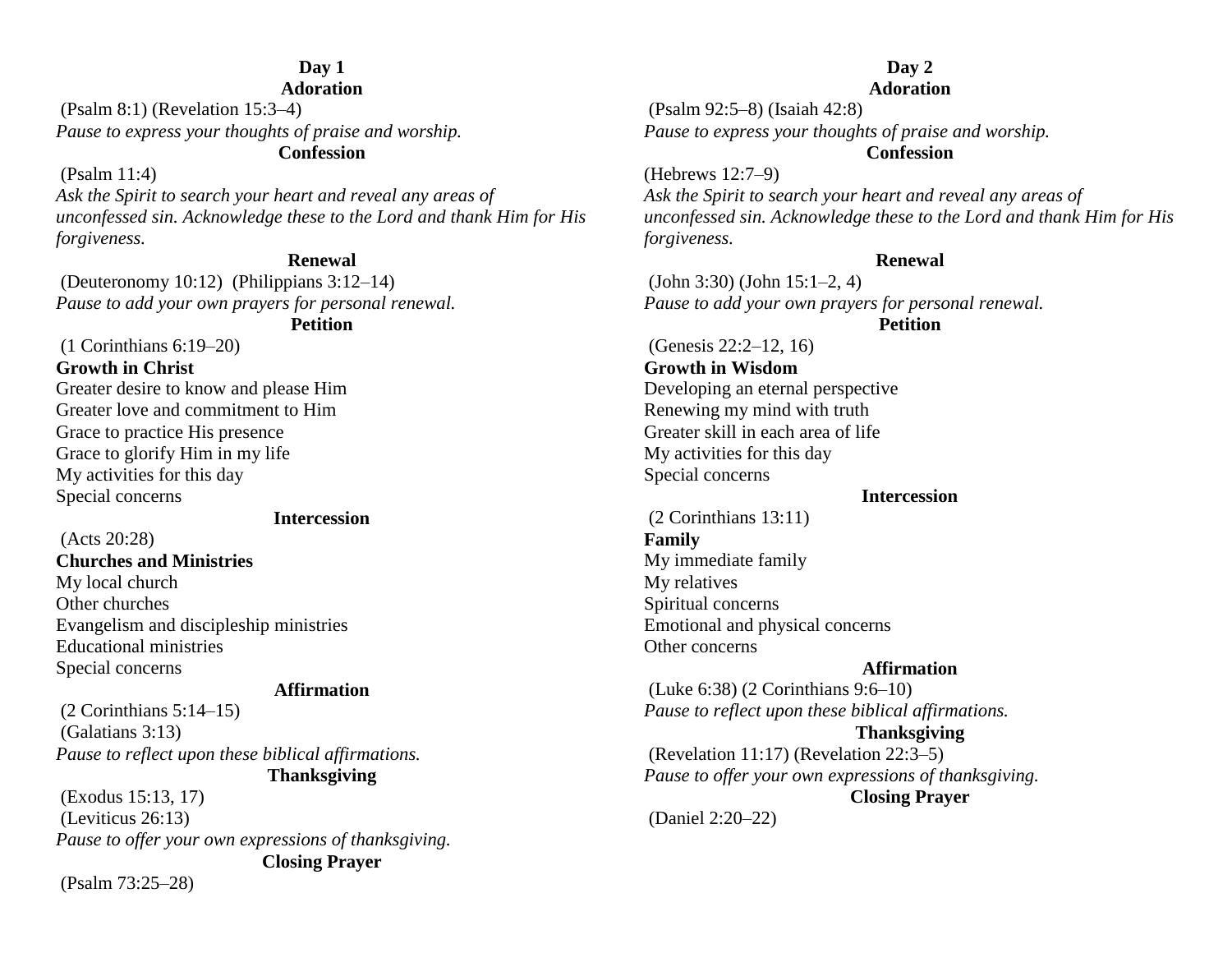### **Day 3**

**Adoration**

(Psalm 47:2, 7–8) (Leviticus 10:3) *Pause to express your thoughts of praise and worship.* **Confession**

#### (Habakkuk 3:2)

*Ask the Spirit to search your heart and reveal any areas of unconfessed sin. Acknowledge these to the Lord and thank Him for His forgiveness.*

#### **Renewal**

(1 Samuel 12:20–21) (Galatians 5:19–23) *Pause to add your own prayers for personal renewal.*

**Petition**

(Matthew 7:7–8; Luke 11:9–10) **Spiritual Insight** Understanding and insight into the word Understanding my identity in Christ Who I am Where I came from Where I am going Understanding God's purpose for my life My activities for this day Special concerns

#### **Intercession**

(Romans 1:9) **Believers** Personal friends Those in ministry Those who are oppressed and in need Special concerns

#### **Affirmation**

(Exodus 20:5–6; Deuteronomy 5:9–10) (Numbers 23:19) *Pause to reflect upon these biblical affirmations.*

#### **Thanksgiving**

(Psalm 77:11–15) *Pause to offer your own expressions of thanksgiving.* **Closing Prayer** (Psalm 95:1–2) (Psalm 96:1–3)

#### **Day 4 Adoration**

(1 Chronicles 16:25–30)(Genesis 31:42) *Pause to express your thoughts of praise and worship.* **Confession**

#### (Psalm 51:14–17)

*Ask the Spirit to search your heart and reveal any areas of unconfessed sin. Acknowledge these to the Lord and thank Him for His forgiveness.*

#### **Renewal**

(2 Chronicles 15:17) (Psalm 37:3–7) *Pause to add your own prayers for personal renewal.*

#### **Petition**

(Deuteronomy 16:19) **Relationships with Others** Greater love and compassion for others Loved ones Those who do not know Christ Those in need My activities for this day Special concerns

#### **Intercession**

#### (2 Corinthians 2:15–16) **Evangelism** Friends Relatives Neighbors **Coworkers** Special opportunities

#### **Affirmation**

(Matthew 19:29; Mark 10:29–30) (Luke 14:26–27) *Pause to reflect upon these biblical affirmations.* **Thanksgiving** (Jeremiah 31:3) (Hosea 11:4) *Pause to offer your own expressions of thanksgiving.* **Closing Prayer** . (Exodus 3:15) (Exodus 15:1–2)